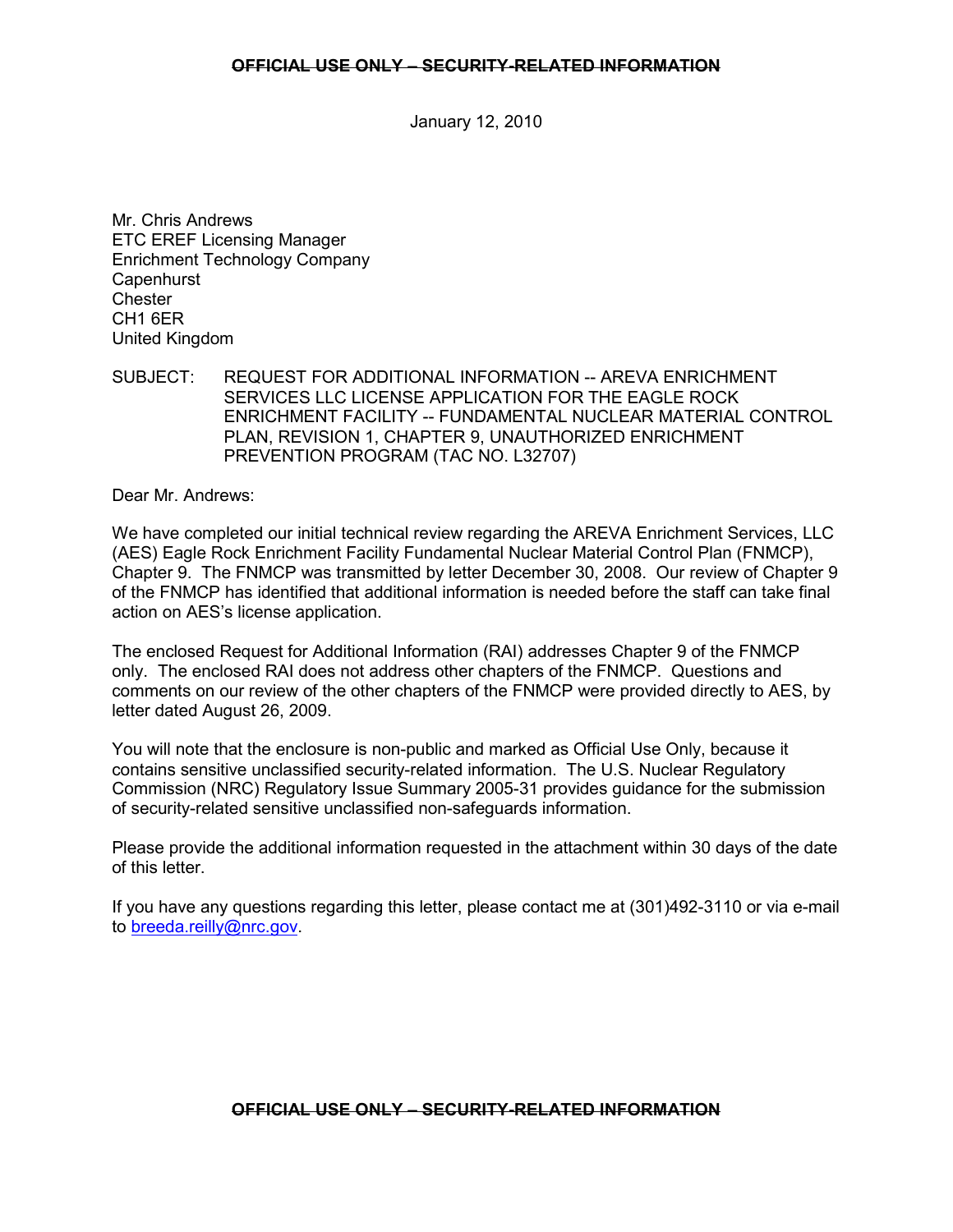**OFFICIAL USE ONLY – SECURITY-RELATED INFORMATION**

C. Andrews 2

In accordance with 10 *Code of Federal Regulations* 2.390 of the NRC's "Rules of Practice," a copy of this letter will be available electronically for public inspection in the NRC Public Document Room or from the Publicly Available Records (PARS) component of NRC's Agencywide Documents Access and Management System (ADAMS). ADAMS is accessible from the NRC Web site at http://www.nrc.gov/reading-rm/adams.html (the Public Electronic Reading Room).

The Enclosure contains sensitive, unclassified security information, and is therefore deemed Official Use Only and will not be placed in the Public Document Room nor the Publicly Available Records component of the NRC's ADAMS document system.

Sincerely,

**/RA/** 

 M. Breeda Reilly, Senior Project Manager Advanced Fuel Cycle, Enrichment, and Uranium Conversion Branch Special Projects and Technical Support **Directorate**  Division of Fuel Cycle Safety and Safeguards Office of Nuclear Material Safety and Safeguards

Docket No.: 70-7015

Enclosure: As stated (Official Use Only)

cc w/o enclosure: George Harper/ AREVA Enrichment Services Jim Kay/ AREVA Enrichment Services Sam Shakir/ AREVA Enrichment Services

The Enclosure contains OUO-Security Related Information. When detached from enclosure, this letter is decontrolled